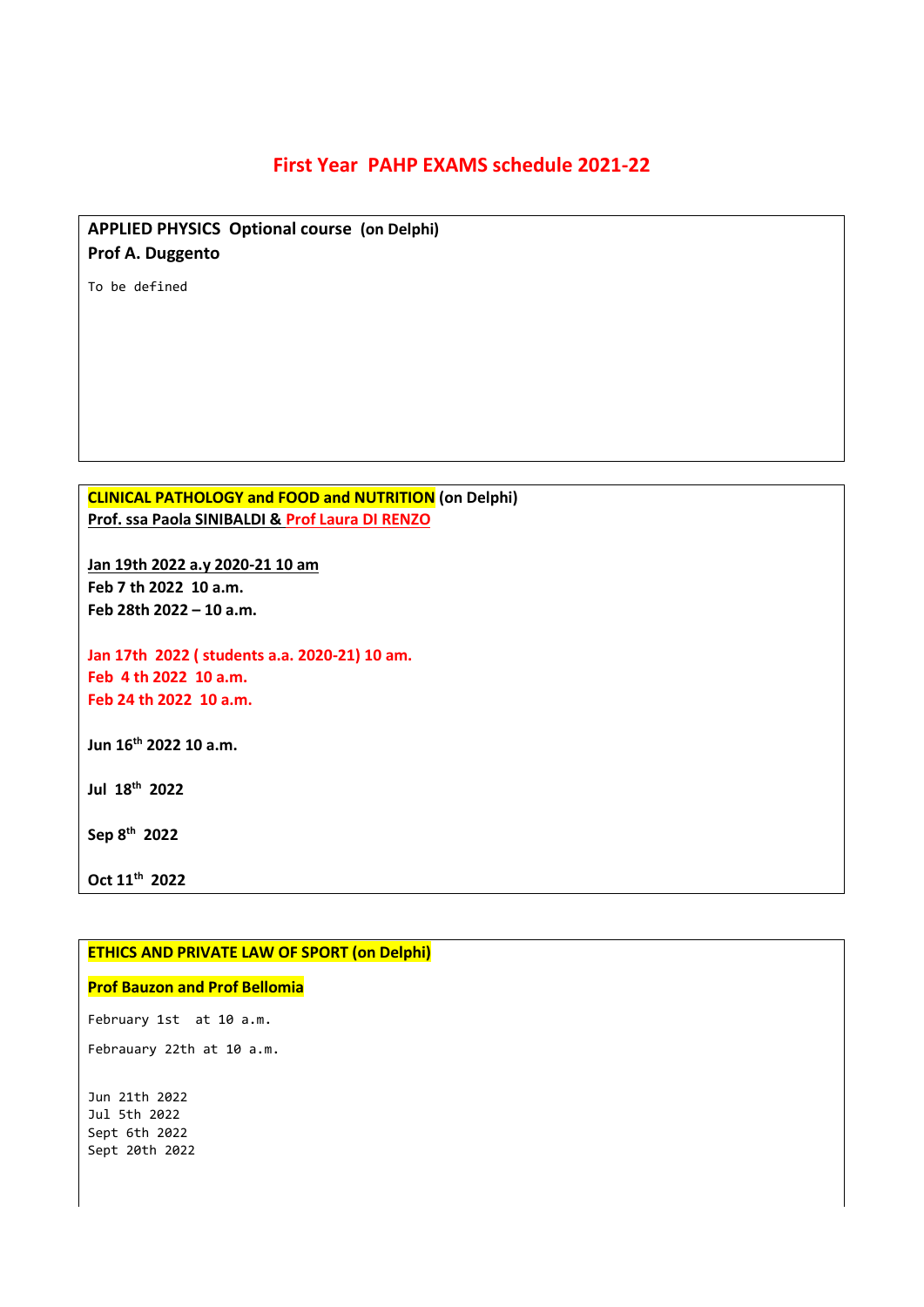## **FUNCTIONAL ANATOMY Optional course (on Delphi)**

**Prof. Susanna DOLCI**

Jan 19th 2022 10 a.m. Febr 23th 2022 Jun 27th 2022 Jul 19th 2022 Sept 20th 2022

**INTERNSHIP (on Delphi) Prof. Paola SINIBALDI:** 

**Jan 19th 2022 a.y 2020-21 10 am. Feb 7 th 2022 10 a.m. Feb 28th 2022 – 10 a.m.**

**Jun 16th 2022 10 a.m.**

**Jul 18th 2022**

**Sep 8 th 2022**

**Oct 11th 2022**

**Internal Medicine OPTIONAL COURSE (on Delphi)**

**To be defined**

#### **NEUROLOGY and NEUROMUSICOLOGY Optional course (on Delphi)**

**Prof. M. CARAMIA**

**To be defined**